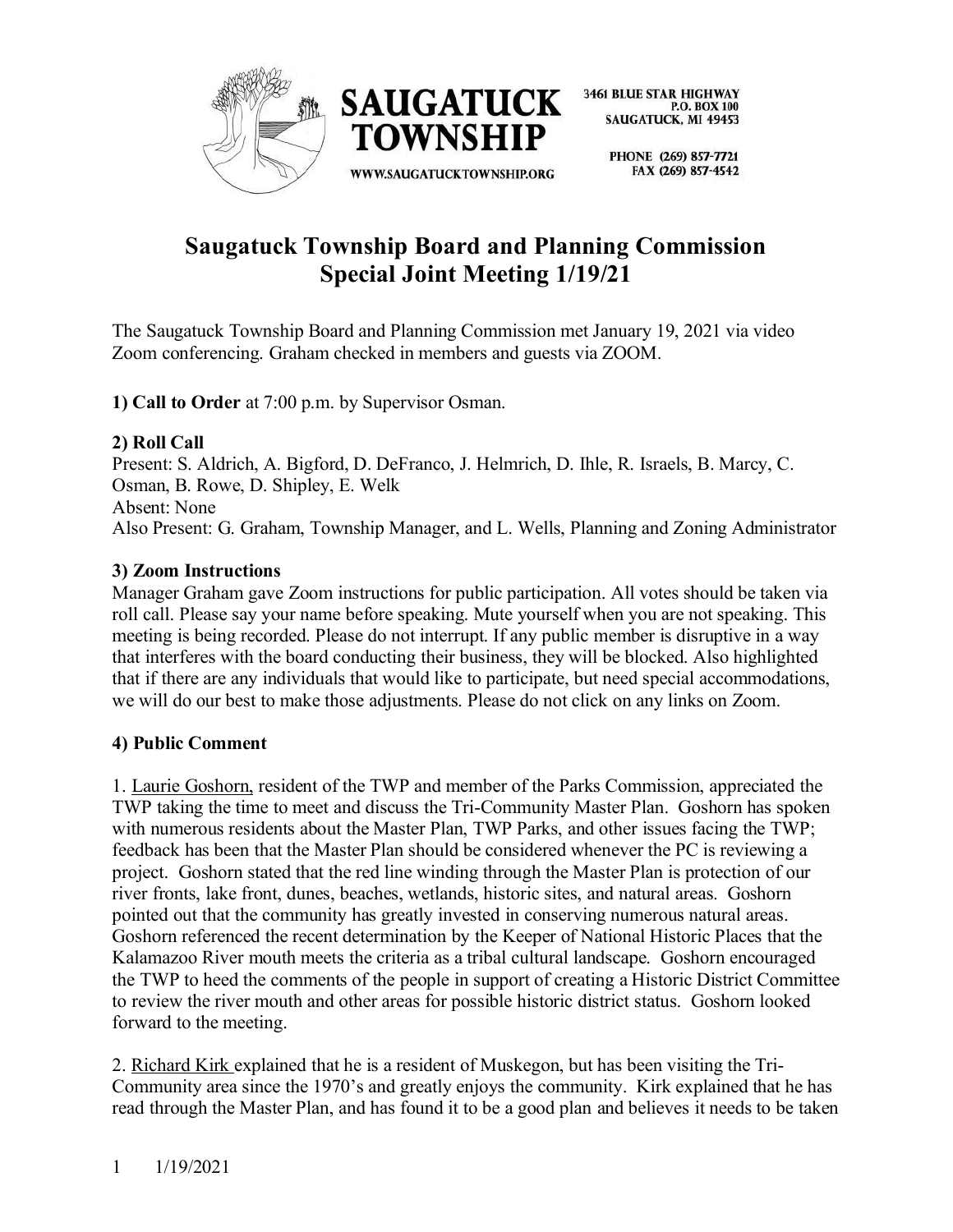



> PHONE (269) 857-7721 FAX (269) 857-4542

to heart and followed. Kirk expressed that the TWP appears to have gone astray from the Master Plan on a few issues, such as with developers violating zoning ordinances without any follow up enforcement by the TWP. Kirk specifically referenced the construction of a home on the Kalamazoo River channel in the N. Shore of Saugatuck development that he believed to be in violation of river set back requirements. Kirk cited zoning ordinance 40.910 subsection h, "In no event shall a canal or channel be excavated for the purpose of increasing the Water Frontage required by this section." Kirk asked the TWP to review the language of the ordinance and clarify what it is regulating. Kirk expressed appreciation to the TWP for listening to his comments.

## **Public Comment Closed**

#### **5) Approval of Agenda**

A **Motion** was made by Rowe to approve the agenda as amended. Seconded by Welk. The Motion passed by unanimous roll call vote.

## **6) Opening Remarks (from the Supervisor and Planning Commission Chair)**

Osman gave opening remarks citing that the purpose of the meeting is to review goals and objectives of the Master Plan. Osman emphasized that the discussion of the Master Plan should be kept at a high level as opposed to focused on specific items or issues.

Israels thanked Manager Graham and Zoning Administrator Wells for organizing a Master Plan and Township Zoning Ordinance packet for Planning commissioners.

#### **7) Introductions and Ice Breaker**

Wells lead Board and Planning Commissioners through the ice breaker exercise "chit chat." Graham took a moment to introduce interim manager Frey, allowing Frey to say a few words about himself.

#### **8) Master Plan Review & Discussion**

a) 2020/2021 Township Board Goals: Helmrich noted that the Michigan Association of Planning required an annual joint Board and Planning Commission meeting to review the Master Plan, although he was unaware of the last time such a meeting occurred in the TWP. Helmrich displayed a presentation of the TWP's Strategic Goals for 2020, compiled by Graham, and reviewed the TWP's progress on accomplishing those goals. Presentation on file with the TWP. Helmrich also noted Board progress in developing a Strategic Action Plan for 2021. At the previous Board Meeting, the Board voted to hold a second Strategic Goals meeting February  $20<sup>th</sup>$  at which time the Board will vote to set

#### 2 1/19/2021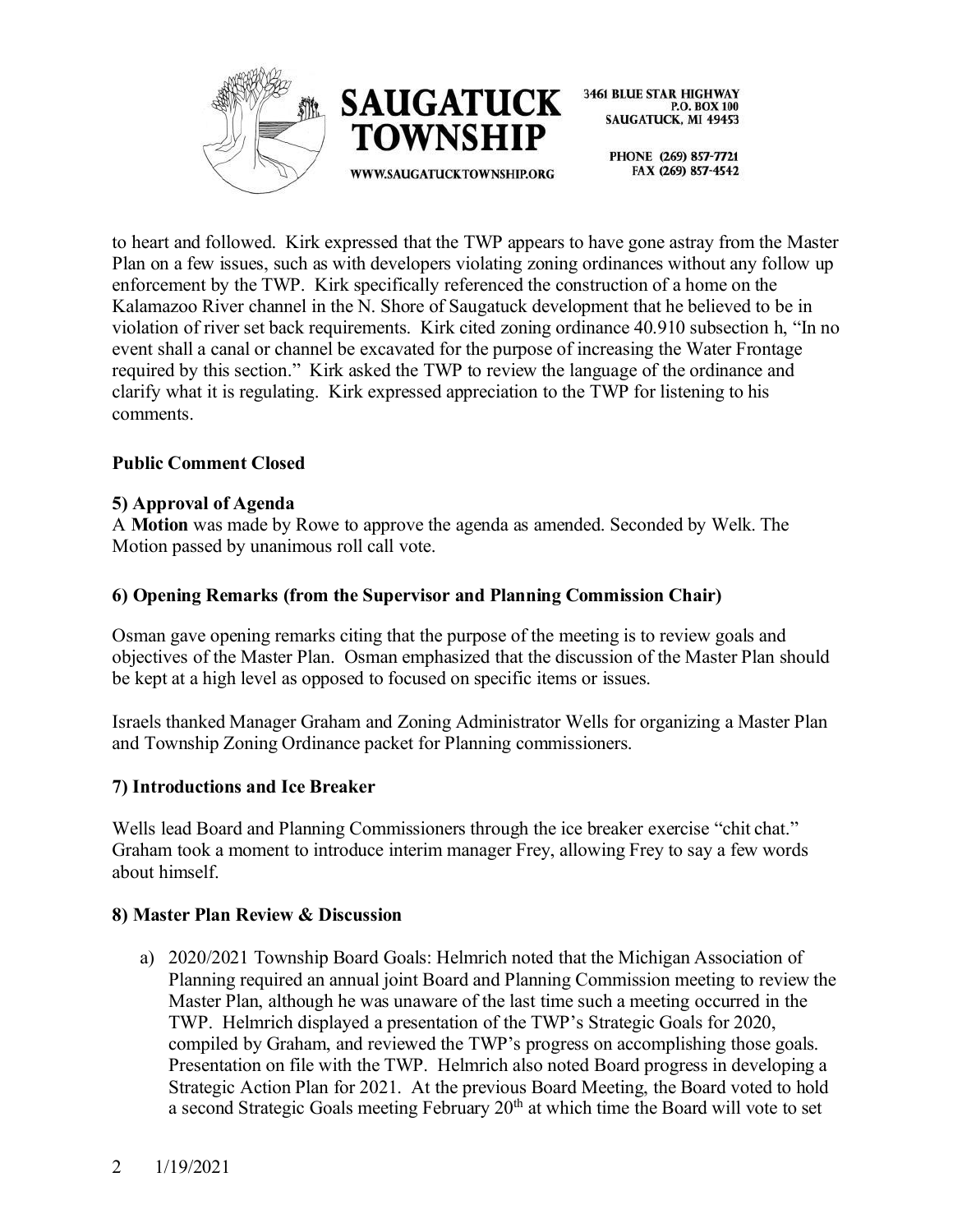



> PHONE (269) 857-7721 FAX (269) 857-4542

the strategic goals for 2021.

- b) Master Plan Memorandum: Wells briefly reviewed Master Plan memorandum, on file with the TWP. Wells explained that she reviewed the Master Plan through the lens of zoning as a tool for the implementation of the goals set out in the Master Plan. Wells explained that zoning ordinances give the Master Plan teeth, and that ordinances should be updated to memorialize and operationalize the Master Plan. In the memorandum, Wells identified areas where the TWP could do more to implement the Master Plan via zoning ordinances. Wells stressed that the TWP ought to put tools in the zoning ordinance that educate the PC and Board and that set up the next generation for success.
- c) The Formation of Master Plan Subcommittees: Israels explained that planning commissioners reviewed the Master Plan and identified specific areas of interest that they would like to address. Having reviewed self-identified interests, Israels narrowed those down to four possible sub-committees to develop: (1) Waste Management and Recycle committee, which is already operational, (2) The Blue Star Corridor, (3) The Rural Character of the Township, and (4) Housing and residential availability/options. Israels explained that each committee is asked to set priority(ies) and/or goal(s), set a strategy to accomplish those goals, and be accountable to team members for responsibilities and progress. Subcommittees will be chaired by Planning commissioners but may include members of the general-public. In addition to subcommittees, Israels wanted to pursue a book discussion of *Strong Towns* among commissioners and operationalize a tricommunity quarterly planning meeting.
- d) Enforcement Challenges: Wells stated that part of the role of the Zoning Administrator and TWP manager is enforcement, which is prescribed in the zoning ordinance and general law ordinance of the TWP. Wells described enforcement issues as falling in two general buckets: (1) Property Maintenance and (2) Development Management. Wells reviewed the process the TWP takes to resolve issues related to property maintenance, and explained that the TWP is unlikely to recoup staff costs in this area. Development Management concerns managing approved development; the overseeing of approved projects in addition to the enforcement of conditions is coordinated by Zoning Administrator Wells. Wells explained that after a building is completed there is a process of certification of occupancy, which includes counting of trees, checking of light fixtures, etc. to ensure that the development meets standards of zoning ordinance and any additional conditions set forth. Wells explained that there are also Special Approval Uses that may not involve any certification of occupancy, such as uses of the land alone. These uses required review, coordination, and a significant amount of oversight from the Zoning Department. Wells reminded Board and PC that the zoning department is in person only half a day per week and is also responsible for overseeing the PC, ZBA, and special programing such as the present Joint Meeting. Wells impressed upon the Board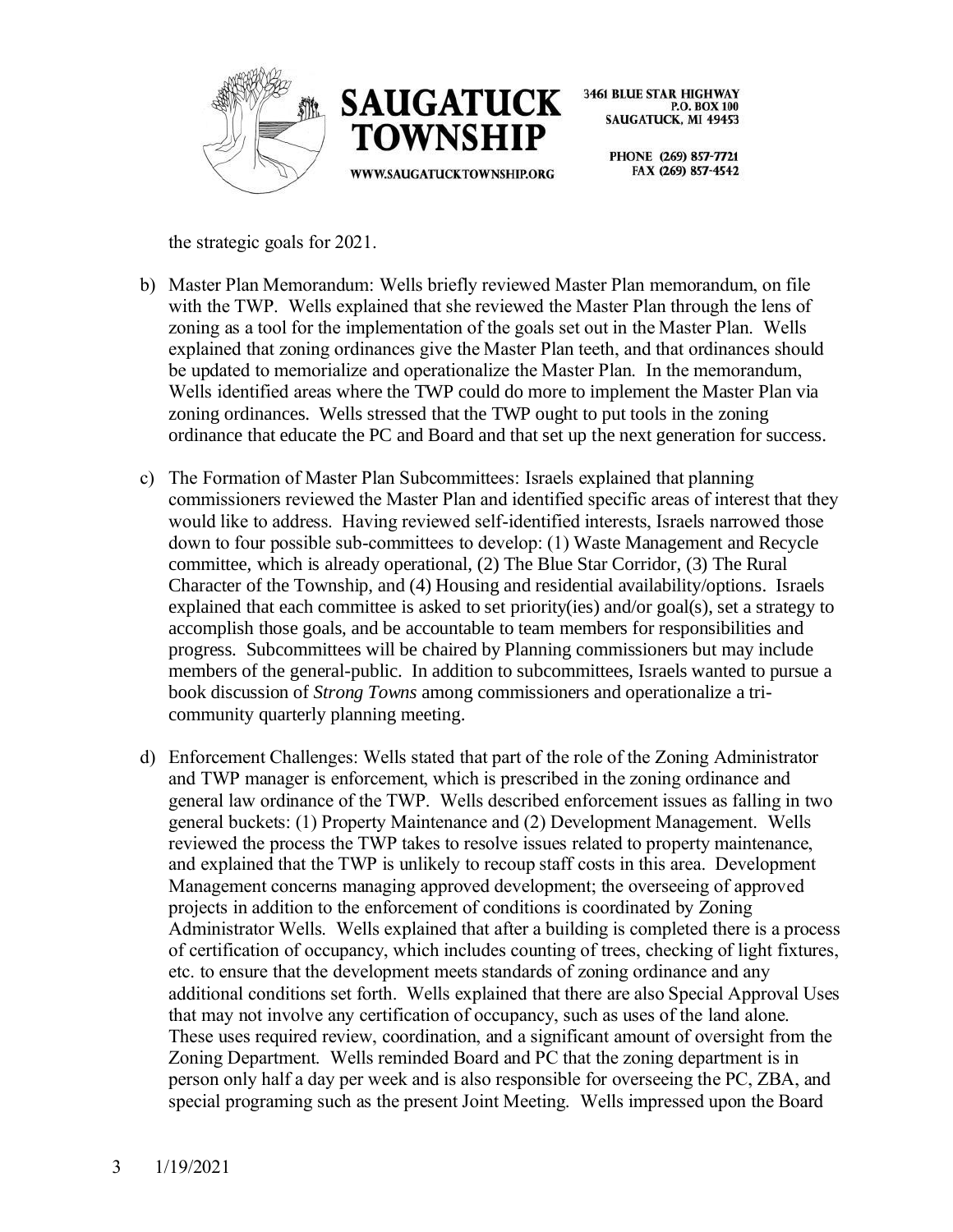



> PHONE (269) 857-7721 FAX (269) 857-4542

and PC that staff is improving at systems and team coordination, and that with new internal processes staff is getting better from a development management standpoint. Wells believed that the Board and PC has learned a lot with respect to uses on the land, and encouraged new PC subcommittees to consider how to strengthen TWP ordinances with some of the lessons learned and memorialize in zoning ordinances for future generations. Wells stated that time and money continue to be challenges, but staff is doing what they can with limited resources available. Graham added that staff is appreciative of the opportunity to discuss challenges of enforcement and to give a friendly reminder that capacity ought to be considered when decisions are being made. Graham stressed that enforcement is the most difficult and time consuming task for staff, and that when ordinances are written consideration ought to be given to whether they are enforceable.

e) Open Board Discussion: Osman invited Board and PC members to begin an open board discussion. Welk inquired as to why the TWP does not have the number of staff necessary to do all the work that is needed to be done in the Township. Board and PC discuss. Bigford asked for advice from staff on a conservative approach to increasing staff resources. Graham recommended that the Board give staff direction as to what kinds of services they are most interested in having. Conversation was left with Graham recommending that this issue receive more conversation and explicit direction from the Board.

Helmrich shared his top priorities upon reviewing the Master Plan, which included (1) reestablishing the Tri-Community Joint Planning Committee, (2) developing plans for Special Environments and Open Lands, especially moving aggressively on the acquisition on the Padnos property, (3) Blue Star Highway development, and (4) developing a process to handle land development violations, including the creation of an "as-built" condition.

Ihle explained that he would be chairing the committee for Blue Star Highway, and that he has put together an agenda. Ihle asked if there was any interest from Board and PC members in participating in the BSH committee or if members had recommendations of people in the community who would be good fits for serving on the BSH committee. Shipley expressed interest. Marcy thanked Ihle for interest in BSH.

Shipley emphasized the need to revisit the Master Plan every time the Board or PC discusses issues in the TWP or makes planning decisions.

Marcy thanked all the many volunteers who have been involved in moving the interests and goals of the TWP forward. Marcy remarked that the TWP has seen an increase in interest among residents to get involved in community initiatives.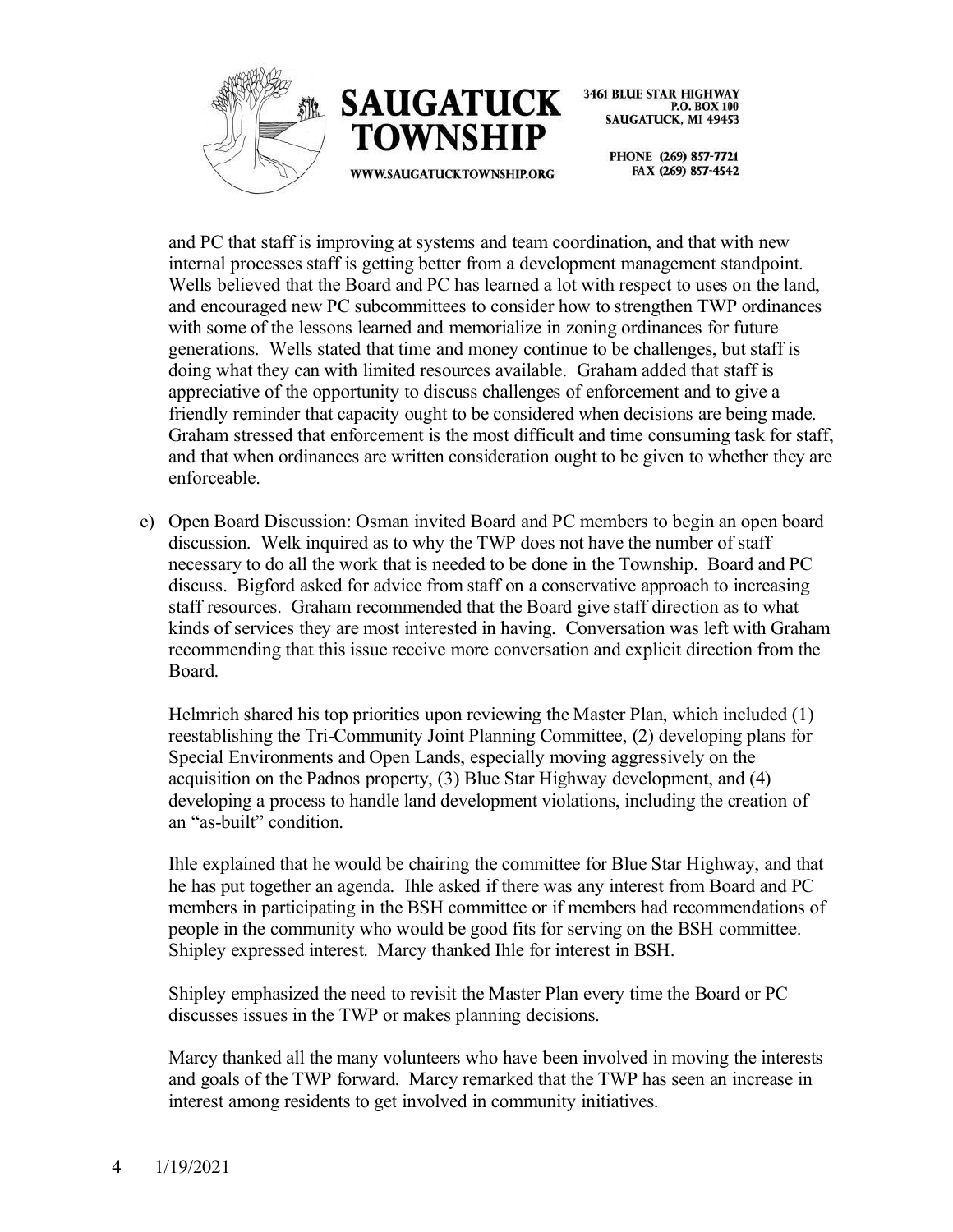



> PHONE (269) 857-7721 FAX (269) 857-4542

DeFranco noted some of his top priorities regarding topics raised in the Master Plan including (1) communicate with Laketown Township on the prospect of adopting a Wellhead Protection Ordinance given that large areas of Laketown fall within the Tricommunity wellhead delineated area, (2) preserve or seek easements of the heavily wooded buffer zones along the I-96 highway as a permanent solution for highway noise reduction, and (3) explore single-hauler possibilities as a solution for equitable access to recycling in the TWP.

Israels noted that she has communicated with Wells and Graham many times outside of their work hours, and expressed appreciation for all the extra hours they put into the job. Israels stated that it may be helpful to have a volunteer coordinator, and that having a volunteer coordinator brings certain advantageous and could ease workload of staff.

Rowe explained that enforcement has been an issue for some time in the TWP, and stated that there is not much point in putting forth requirements if the TWP lacks the personnel to follow through and enforce those requirements. Rowe noted that these are clearly budgetary issues, and that the TWP needs to look at this further on the Board level.

#### **Supervisor Osman opened the public hearing.**

- 1. Laurie Goshorn said how heartened she was to hear the myriad of topics of concern outlined in the Master Plan that the Board and PC expressed interest in pursuing. Goshorn stated that the TWP had a top-notch group of people and was excited to see how the discussion would be carried forward. Goshorn reiterated her availability to assist Ihle with the BSH commission; Goshorn had a personal interest in the topic and believed she had information and experience to share from working on the Parks Commission.
- 2. Betsy York was impressed with the TWP's planning. York knows several of the Board and PC members and wanted to watch and learn about the planning process. York explained that she is working with Helmrich and that she appreciated DeFranco's comments.
- 3. Ed Karasek appreciated all the commentary and perspectives offered, and wanted to get a better sense of how things are done in the TWP.
- 4. Joe Milauckas was happy to see that the TWP is back to having joint Board and PC meetings, and thought that these kinds of meetings were productive. Milauckas appreciated the meeting and wished the Board and PC luck on doing the work of the TWP.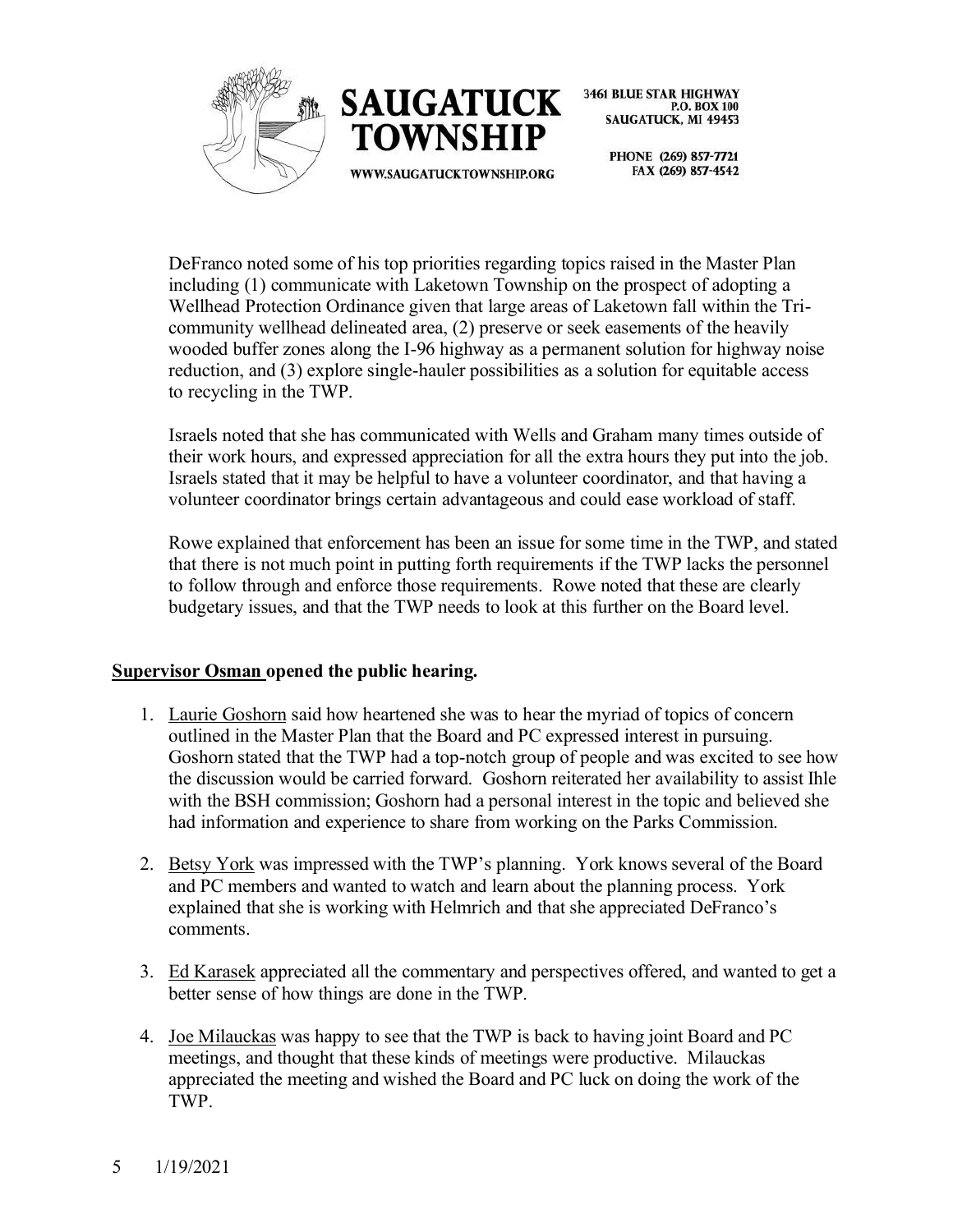



PHONE (269) 857-7721 FAX (269) 857-4542

# **Public Comment Closed**

#### **10) Adjourn**

A **Motion** was made to adjourn the meeting at 7:00 pm by Welk. Seconded by Rowe. Motion passed by unanimous roll call vote.